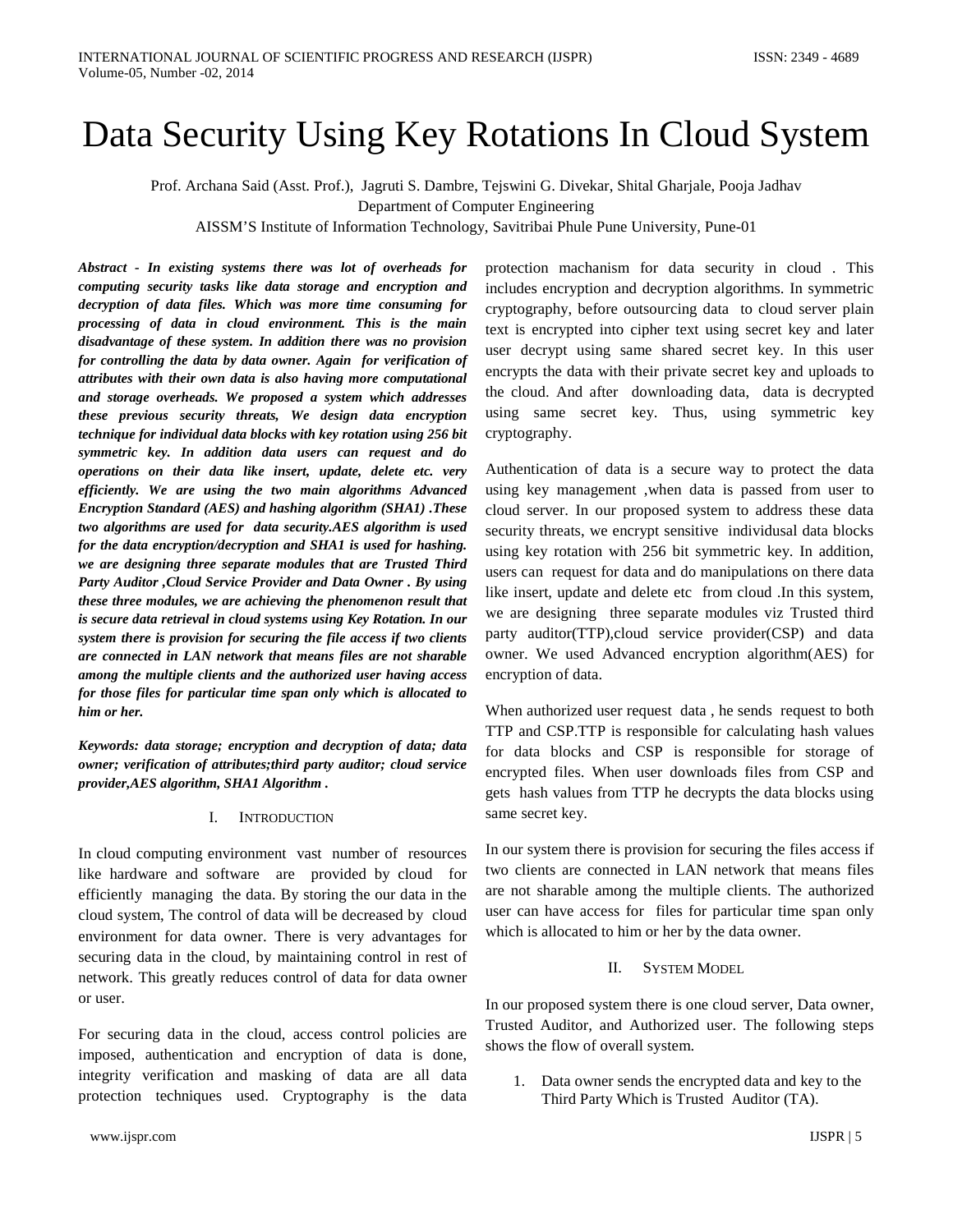- 2. Then TA calculates the hash value of encrypted file and sends encrypted file, BST(Block Status Table) to the cloud server.
- 3. Authorized user sends data request to the TTPA and Cloud server.
- 4. TTPA verifies the user whether he is authorized or not then send verified signal to the cloud server.
- 5. After verifying user TTPA sends the hash value of that encrypted file to the requested authorized user.
- 6. Cloud server sends the encrypted file and BST of that file to the requested authorized user.
- 7. After receiving BST and encrypted file from cloud server, authorized user calculates hash value of it.
- 8. After that it matches this hash value with TTP's hash value. If both are equal then authorized user will get decryption key to decrypt data or file.



Fig: Overall System Model The above figure shows the overall system model.

In above figure client may be either Data Owner or Authorized user. If user wants to upload some data on cloud then he or she will be Data Owner of that File.

And If user wants to retrieve or download data from cloud server then that user will be authorized user.

## III. PREVIOUS WORK

Prakash G L, Dr. Manish Prateek and Dr. Inder singh, et al[2], has proposed outsourcing data in cloud computing to generate incremental scope of hardware and software resources. To protect outsourced data is a major challenge in cloud

computing for data security. In these method there is no provision for that the Authorized user can retrieve the data in given time period which is allocated by Data owner.

Jing-Jang Hwang, Yi-Chang Hsu,Taoyuan,Chien-Hsing Wu et al [3], has proposed A business model for cloud computing based on separate encryption and decryption service. In this system cloud service provider is responsible for all the tasks related to data encryption /decryption and storage. Which requires lot of computational overhead for process of data in cloud server. The main drawback of this system is data owner is dependent on cloud service provider. And in this data owner is completely dependent on cloud service provider.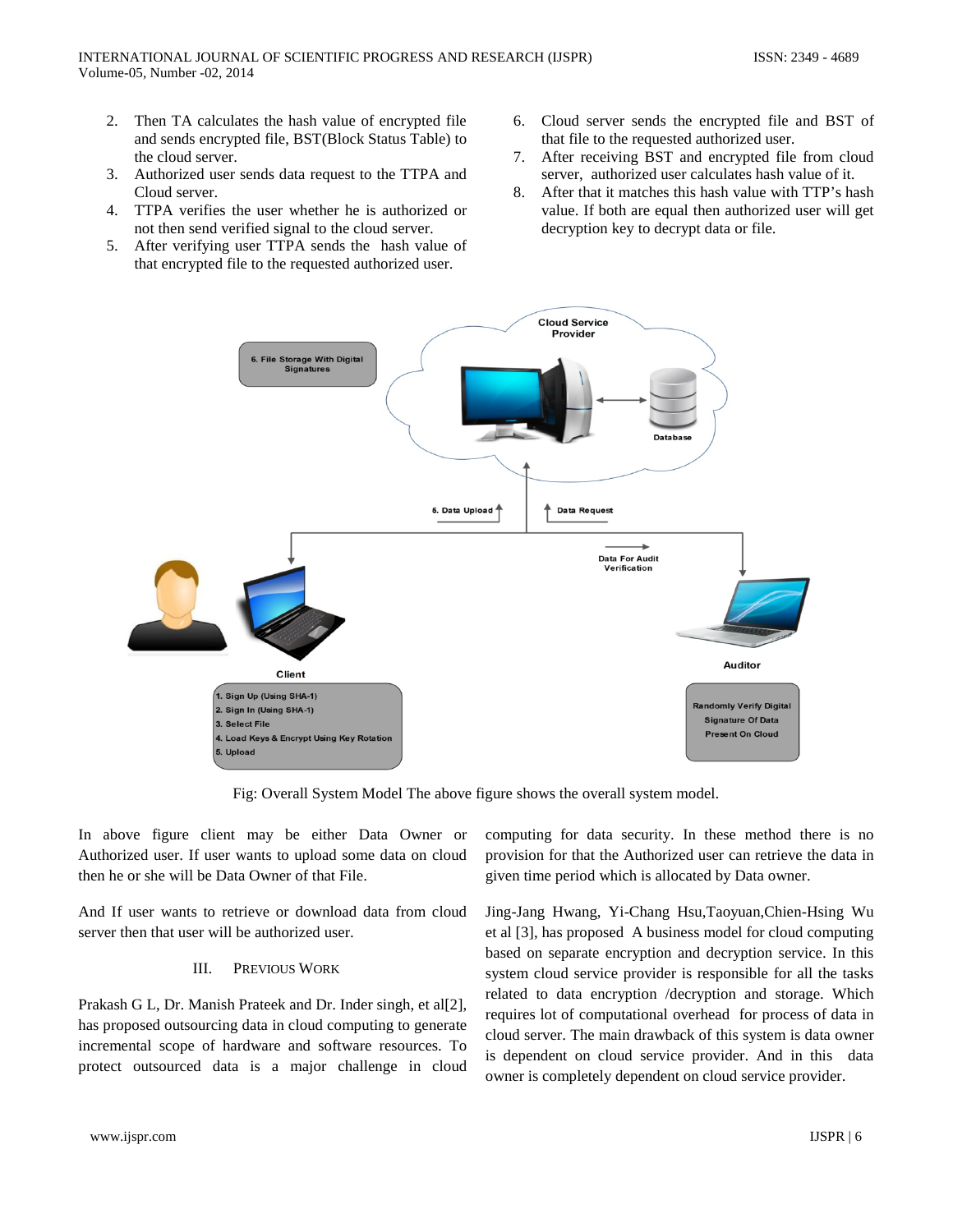

Fig: Block Diagram of Data Encryption and decryption in cloud system.

Junzuo Lai, Deng R H, Chaowen Guan, Jian Weng et al [4] , has propose a model Attribute-Based Encryption With Verifiable Outsourced Decryption to provide data security in cloud system . They have design decryption algorithm which is based on the user requested attributes. Which requires lot of computational overhead for verification of user attributes with the encrypted data. The main disadvantage of this system is that it has less efficiency. To overcome this problem we are adding Trusted Third Party Auditor .That reduces storage, computational overhead of the cloud server. So our system is more efficient.

## IV. PROPOSED METHODOLOGY

*Key Character(KC):* In this step, the subkey is added with the each state. For each round, from the main key subkey is derived using Rijndael's keys schedule. subkey size is same as state. The subkey is added by

combining each byte of the state with the corresponding byte of the subkey using bitwise XOR.

*Array Inversion (Al)*: The Array Inversion process is done for high degree of security.Inversion of cicular array is done based on processing of adjacent key characters . if the addition of ASCII values of these key characters is even then circular array is inverted.

Let CA is circular array, block character is ci and Xi be the key character, then Inverted CA is

## IA= $\sim$ IA iff Xi+Xi-1%2=0

*Array Shifter (AS)*: In this , the circular Array is shifted/rotated. shifting of circular array is based on the addition of two key characters. If the result is a factor of 5 then shift circular array by 2 else it is shifted by summation mod 5.

## AS= CA >>>( 2 |(Xi+Xj)%5 )

Where Xi and Xj are key characters, ci is the block character, CA is circular array and AS is resultant shifted array.

*Encryption Module(EM)*: Encryption Module is computational unit which converts block character into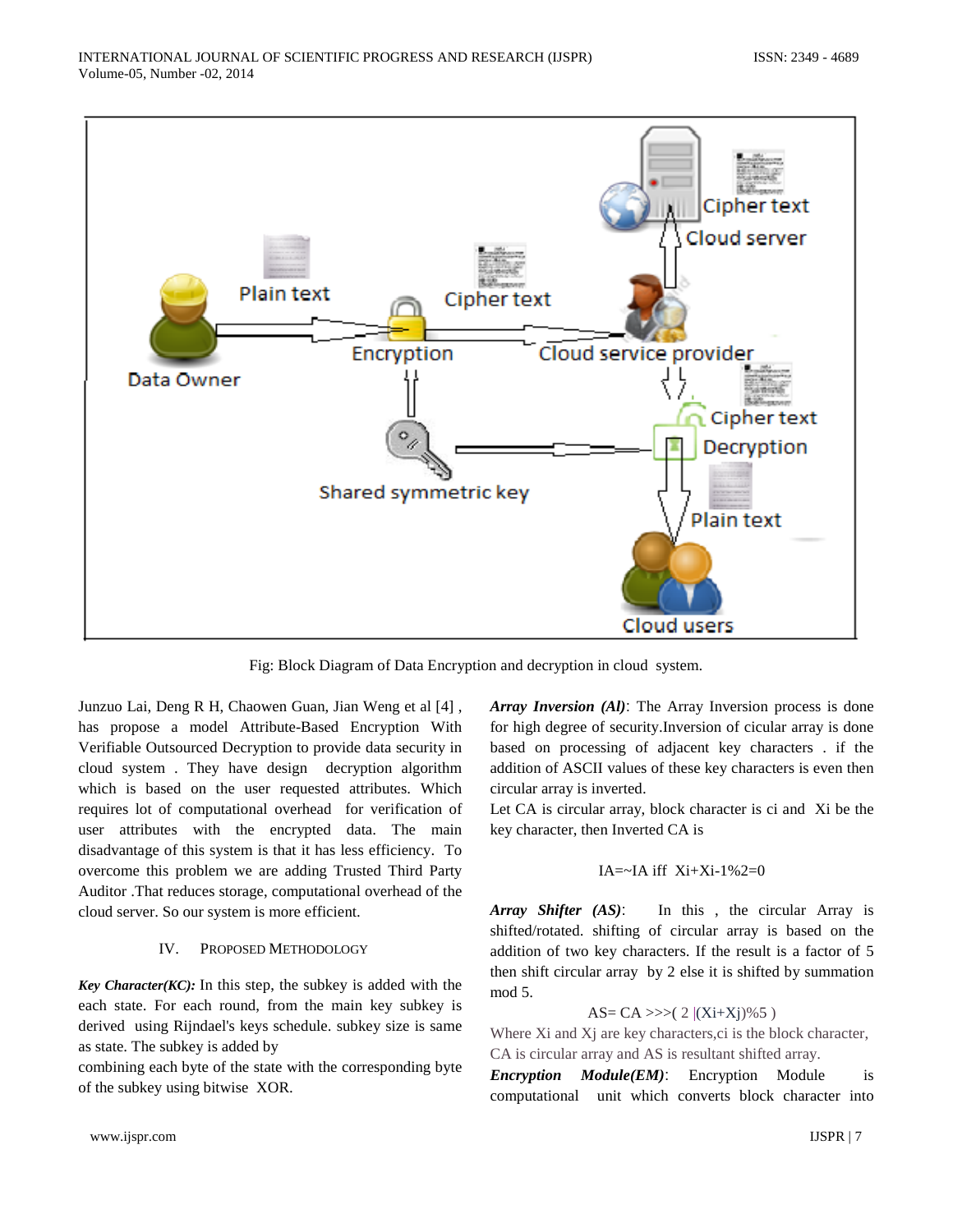cipher character. Encryption Module comprises above three components (Key Character, Array Inverter and Array Shifter) CE be the cipher engine as below

# EM= KC U Al U AS

*Decryption Module(DM)*: The Decryption Module comprises same components as Encryption Module but in reverse order as below

#### DM= AS U Al U KC.

We are using AES and SHA1 Algorithms to provide security in cloud system.

## AES ALGORITHM:

*SubBytes:* Each byte in the *state* matrix is replaced with a SubByte using an 8-bit substitution box



*ShiftRows*: It is transposition step where each row of the state is shifted cyclically a certain number of steps.



*Mix Columns:* In the Mix Columns step, each column of the each state is multiplied with a fixed polynomial  $c(x)$ . During this operation, each column is multiplied by the known matrix which is fixed  $c(x)$ , invertible linear transformation is used for combining four bytes of each Column of the state.



*AddRoundKey :* In this step, the subkey is added with each state. In each round, from the main key subkey is derived using Rijndael's keys schedule. size of subkey remains same as the state . using bitwise XOR The subkey is added by combining each byte of the state with the corresponding byte of the subkey.



#### **SHA1 Algorithm-**

The SHA1 is "Secure Hashing Algorithm". It is designed by the United States National Security Agency. SHA1 is currently the most widely used SHA hash function.

The SHA1 encryption algorithm is a Secure Hash Algorithm (SHA1). SHA1 algorithm used to generate the Condensed representation of a message or data called as a message digest. The SHA1 is a Digital Signature Algorithm (DSA) which is specified in the Digital Signature Standard (DSS).

When a message of any length is taken as input, the SHA1 produces a 160-bit output. This output called as a message digest. This digest can then be input to the Digital Signature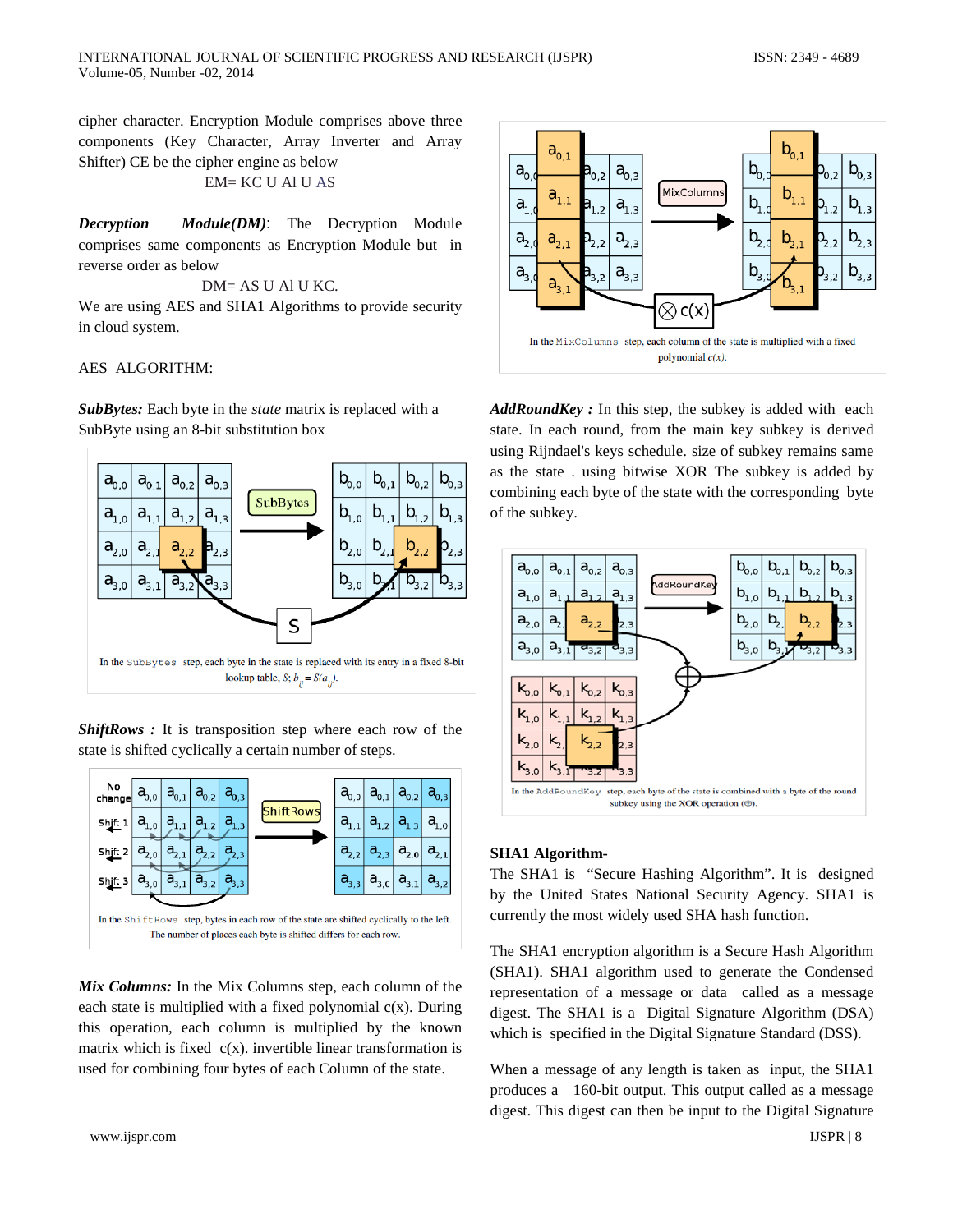Algorithm (DSA), which generates or verifies the signature for the message. Message digest is usually much smaller in size than the message , thus efficiency is improved . The same hash algorithm must be used by both the verifier and creator of the digital signature. The SHA1 is very secure because it is impossible to find a message according to given message digest, or to having the same message digest for two different messages . Any minor alteration to a message in transition will result in different message digest, and the signature will not get verified as a result signature will fail to verify. SHA1 is improvement over the SHA ,which has been added the circular left shift operation.SHA1 algorithm improvement over the security provided by SHA standard. The SHA1 is based on similar principles as that of the MD4 message digest algorithm.

## **SHA1 Features:**

- By using SHA1 message digest for a given message or data block is obtained.
- Bit string is taken as input which can be either message or data file.
- Any number of bits can be taken in the message .
- For compactness Message is represented in hex format if number of bits is multiple of 8.
- Message padding is done for making the total length of a padded message a multiple of 512.
- When computing the message digest SHA1 processes the blocks of 512 bits sequentially.
- The SHA1 algorithm then processes padded message as 512-bit blocks.

## V. SIMULATION/EXPERIMENTAL RESULTS

The result is observed on the storage of text files having various size. data or text file contains alphanumeric characters. The Encoding Map is obtained to have mapping values for alphabets and numericals. The key used which is 256 bits in size. The key size is fixed for experimental purpose. The file is splitted into blocks of 256 characters that is 4096 bits in size. Algorithm implemented using JAVA language.The NetBeans IDE and Linux OS are used. The key operations in both processes are CA shifter and CA inverter. The time and accuracy encryption/decryption process is directly depends on these two operations.

Along with CA shifter the key rotation is done for every data block. This ensures that, Different key is generated for multiple data blocks. The analysis is done on different files and number of movements used for shifting CA and key

www.ijspr.com IJSPR | 9

remains same for the file with size 313 characters the number of movements done is 646, which is almost double the file size. every shift operation considers 0.5 character i.e. half the character which is 8 bits. This implies that shift operation is performed on each byte and hence the data is distingushed at byte level(fine level). The second parameter is the CA inverter operation.118 times the complement operation is done for the file size of 313 characters . This implies that for every 3 characters complement operation is performed and hence the data is disguised at coarse level(bytes level). As CA shift and complement operation is done for every character. It has more impact on the process of encryption/decryption and thus we concluded that encryption is happening at finer level(byte level) .As file size increases the number of movements and complements are high and hence the time of execution is directly proportional to size of file. It is observed that encryption is taking less time than decryption process.



VI. CONCLUSION

Our study of experiment conveys that we protect data strongly in cloud environment by using key rotation. Advanced Encryption Standard (AES) is used for encryption /decryption which provides high security to the data. The Storage and computational overheads are reduced with data encryption algorithm when data owner splits the file into blocks of fixed size. The Auditor(trusted third party)verifies the authorized user for accessing the data from cloud environment, this reduces the work of data owner .Highest data privacy is provided , when TTP and cloud service provider works parallel. We evaluate the performance of data encryption / decryption algorithm. It Increases the storage effectiveness and efficiency of the cloud environment. In